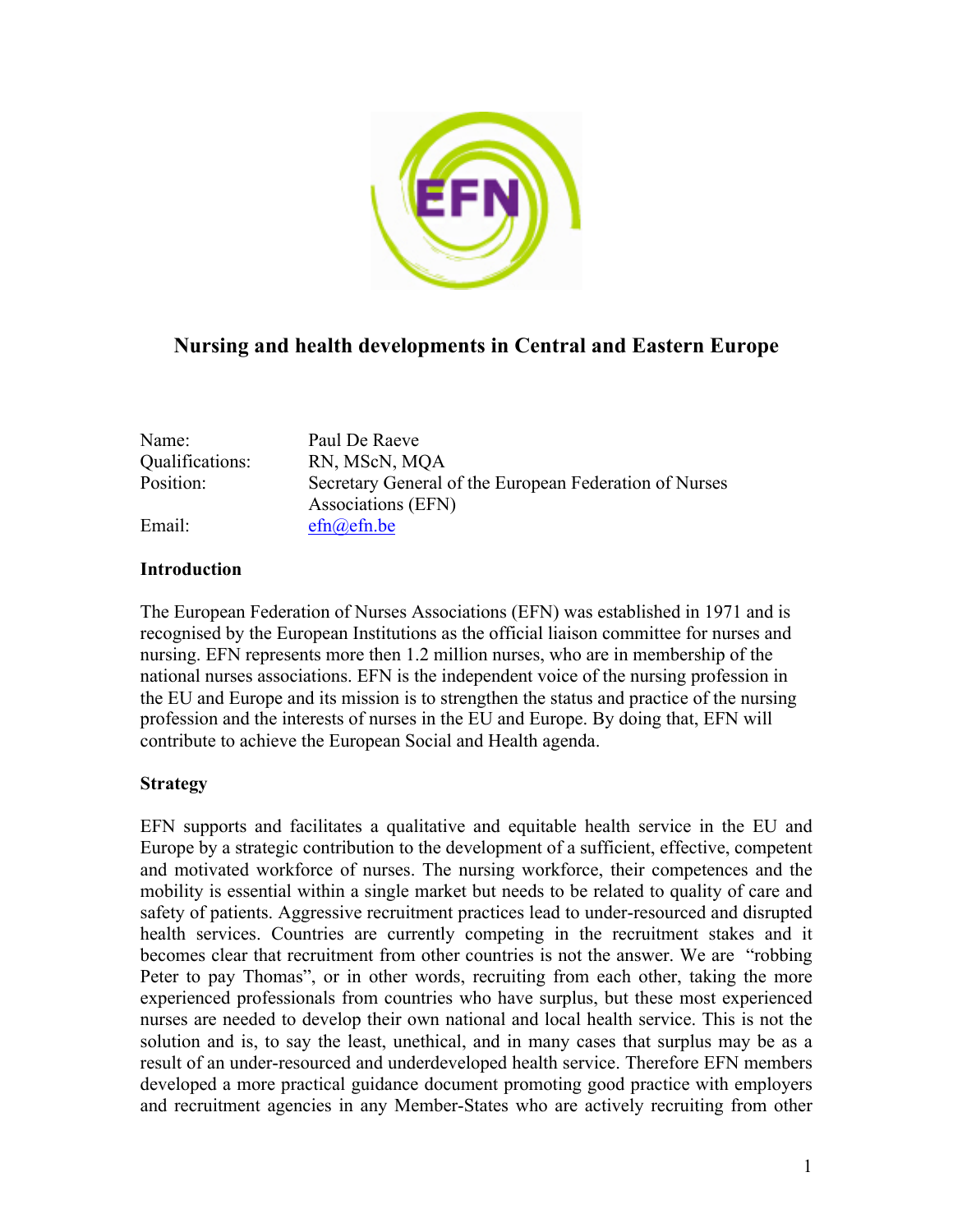countries, with EU Member-State Governments and with the European Commission, particularly in the light of discussions in the EU High Level Committee of Professional and Patient Mobility.

EFN wants to ensure that nurses and nursing is central to the development of Social and Health Policy and its implementation in the EU and Europe. The new Convention on the future of Europe and the introduction of Health and Public Health within the Convention is essential for nurses in order to achieve the European social and health agenda. Over more then 15 million people are currently looking for work and unemployment is considered as the main source of poverty and social exclusion, placing a strain on social security systems. We know that fewer people of working age need to support the nonactive population and with regard to pensions there is a disparity between male/female pension entitlements. Approximately 90% of the nursing workforce consists of women and a large percentage takes a break during their career to have and raise children, which will affect their final pension. Women can in some cases retire earlier than men which could adversely affect the workforce pool. It is therefore essential to work towards improving and modernising the social model, based on accessibility, improvement of quality and financial sustainability. EFN believes that although health services are the responsibility of Member States, exchanging best practice and experience in relation to clinical interventions and outcomes, is of significant importance in improving quality and raising standards across Europe. Within health care systems, nurses provide around 80% of direct patient care; therefore it is essential, when designing new systems, to include nurses and nursing to get the full picture on care in order to guarantee the outcome within an enlarged Europe.

EFN is concerned that if no benchmarks exist to measure the nursing resource requirements to meet health service demands it may prove difficult to assess whether they have a surplus or a shortage of nurses. The single most common reason in all countries in relation to the current labour crisis in all health professional groups is a lack of information in respect of the number of health service employees, the future healthcare needs and the delivery of services. Systematic information is needed about the nursing practice, which is featured by diversity of patient population (age, demographic features, pathology, and patient's need of care) and variation between care (different nursing care, medical treatment). Information about nurses and nursing is required at local, national and European level to inform health policy, to study and improve the quality/effectiveness of patient care, and to manage the nursing resources, including workforce planning and education. Countries should be assisted and encouraged to collate accurate and comparable quantity and quality data. Guidelines on the aggregation of data should be provided in order to use them at European level. Nursing data must be used for staffing, budgeting and evidence based nursing and policy development. Nurse leaders, clinical and political, need management tools to assist them in terms of proactively planning recruitment and retention strategies. Information should enhance the quality of the decisions, financial performance (cost effectiveness) and result in better quality of care. Therefore EFN believes that there is an urgent need for a Workforce Monitoring Forum to be set up at EU level which could perform an important role in capturing information about nurses and nursing within Europe in order to make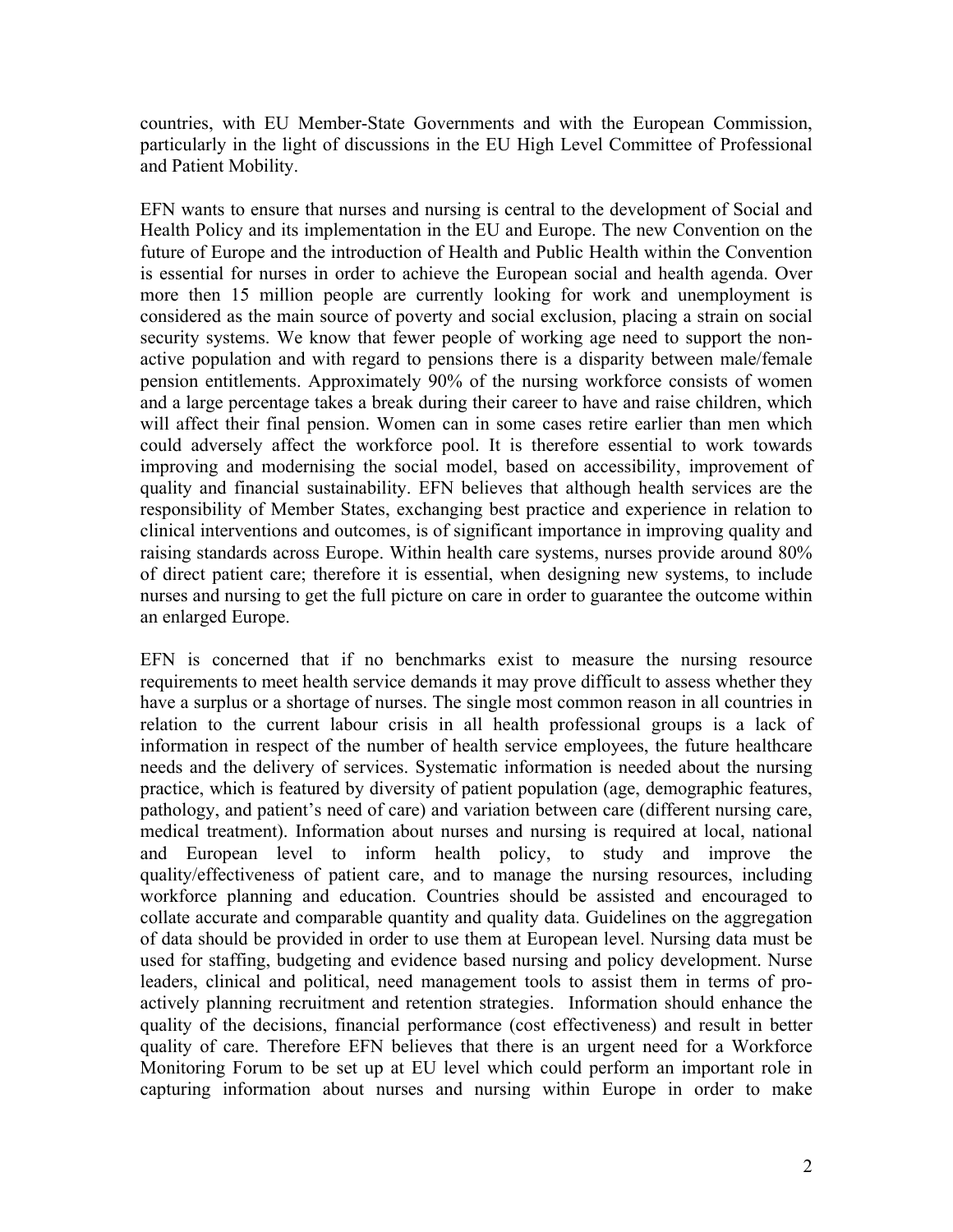predictions for future trends. By doing this, we prevent substitution of 'expensive' nurses for more 'cheaper' care assistants or aides.

Finally, EFN members have a significant role to play in policy development, evaluation and implementation at EU level and bridge the gap between EU citizens and the decisionmakers in the EU institutions. Online consultation is not enough; we need to have faceto-face contact. This is what nurses and other health care professions are doing on an everyday basis in Europe. The face-to-face communication will increase consumer/patient involvement in relation to the EU developments.

# **Opportunities and challenges for health and nursing posed by EU enlargement and other policies**

While the EU accession process has concentrated on implementing the main body of EU legislation, the 'acquis communitaire', non-acquis related health concerns have been largely ignored in the process. One of the key challenges facing an enlarged European Union is the difference in health status, life expectancy between the 15 EU Member States and the 10 new members. The health status is under serious threat by the increasing prevalence of communicable diseases such as tuberculosis, hepatitis and HIV/Aids. Non-communicable diseases, such as cardiovascular disease, cancer and injuries are currently the biggest killers in the 25 Member States. These health threats are exacerbated through insufficient action to tackle the determinants of health status such as smoking, poor diet, alcohol, physical inactivity, environmental issues, social inequalities and poverty. These changes in care have led to a greater demand for public health and healthcare and, consequently, the need for more nurses in order to initiate change at local level.

The future of Europe will guarantee the compatibility between social European policy and the free market principles which are already introduced by EU legislation into health and health care. Therefore it is important to provide a legal base for EU health policy in the EC Treaty to enable the Council and the Parliament to pursue more pro-active EU health care policy, including harmonisation and promotion and protection of European citizens' health. A new Committee within the European Parliament 'Internal market, health and public Health' could be a step forward in which both significant items are linked. For the European Citizens health is so important that a separate Directorate General should be responsible for Health and Public Health. Faced with competing economic policy in the EU, politicians need to understand that investing in health can promote economic development through reduced health care costs, reduced welfare payments and increased productivity through reduced morbidity. Therefore health and public health should be considered as a key economic driver in the EU and therefore should have a central place for proper policy development. Nurses can provide decision makers and politicians with timely and valid information about the general value of health and public health. The enlarged EU will be able to establish binding and nonbinding cross-European standards in health care. A "health driven" approach, with a clear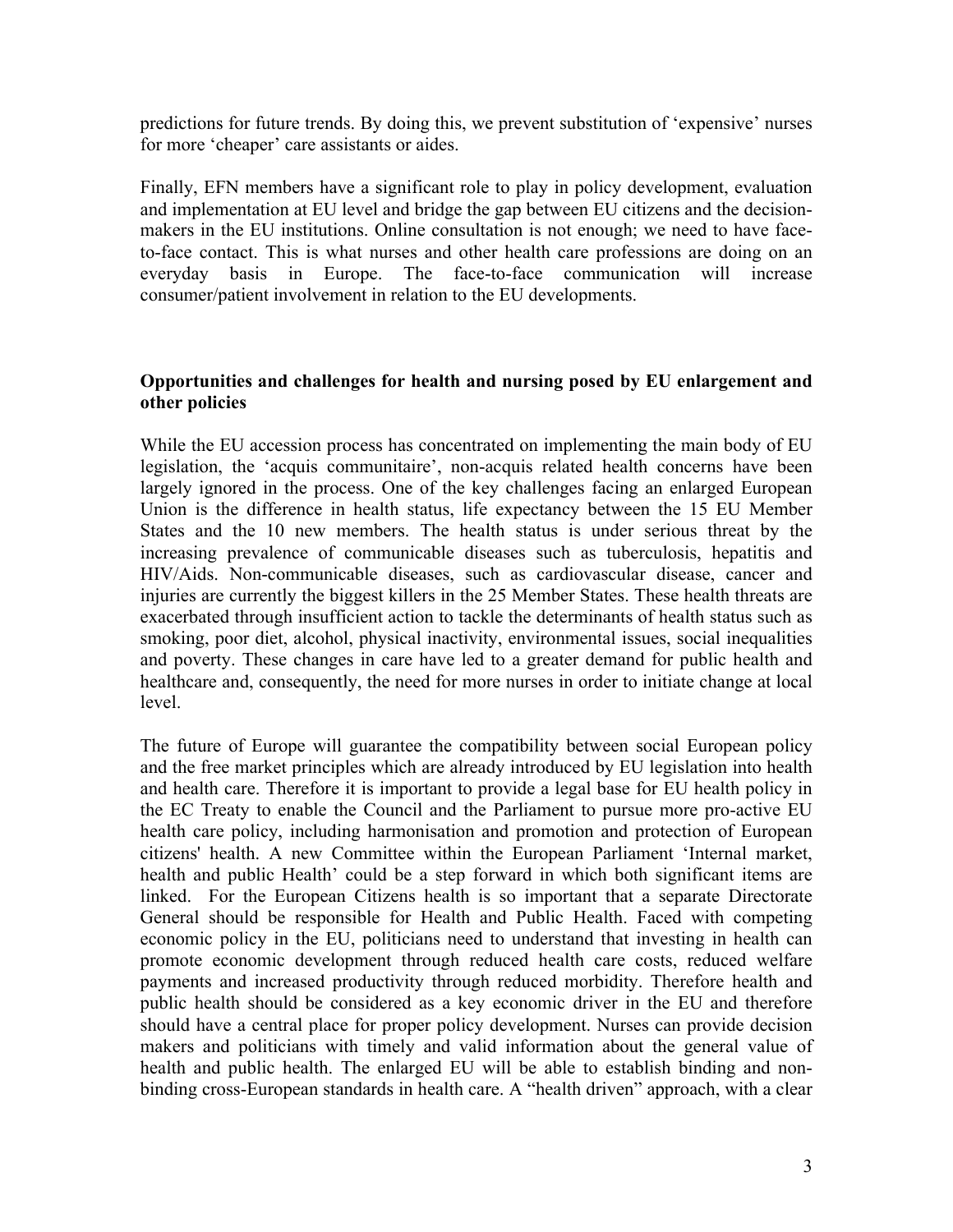coordinated health strategy built into the enlargement process, together with adequate measures and indicators would ensure that all developments and reforms move in the right direction.

As the recommendations of the European Health Policy Forum indicate, a lot has already been achieved and most health related chapters in the negotiation process are completed. Nevertheless, an updated assessment of the key issues identified in the European Commission Staff Working Paper SEC(1999)713 is needed. The Needle report (EP, 1999) and the Bowis report (EP, 2000) looked at health and enlargement issues and health and enlargement has been on many Council of Ministers' agendas. The 10 new EU members are actively involved in health related activities at EU level, such as the High Level Committee on Health, the European Health Policy Forum and the European Health Forum Gastein. It is inherently obvious that co-operation and collaboration is required, both amongst countries within the Single European Market and the Eastern European Association (EEA). Nevertheless, we all now that the orientation towards Public Health, so prevention and promotion, is essential in Europe. Nurses have a significant role to play within this organisational change and especially education. We need to start thinking different and leaving the traditional medical model, in research and practice.

### **Developments in nursing practice and education across the region**

Although there is already free movement for the generalist nurse across Member States, we are still struggling with different levels of basic education, different programmes and different outcomes, from certificate to diploma to degree, different length of training, registration systems and regulation. The term 'nurse' may relate to a variety of workers, which may not be compatible – 1st level nurse, 2nd level nurse, state enrolled nurse, nurse assistants, etc, which has major implications on the quality of care. EFN can not tolerate lower standards of nursing preparation: a high educational level will lead to high quality of care and patient safety and satisfaction. It is essential that all nurses have been adequately trained and prepared for practice across the whole of the EU to remove disparities. It is important to install cross-European education measures for health care professionals and co-operation between health care institutions. Health care providers must be prepared for future challenges and ensure they are equipped with the proper competencies to enable them to help in promoting population health and preventing disease. If the educational outcome isn't guaranteed within Europe, the safety of patients will be in danger. Research indicates a relationship between the education level and the outcome of the patient (Aiken, 1999; Reis Miranda, 1997).

Therefore EFN supports bridging programmes in order to raise all nurse training to the EU standard. It is important that EFN encourage NNAs to stimulate their politicians and government to seek funding from the EU through TAIEX to complete the adaptation of their nurse training. Furthermore, structured post-registration programs for nursing to update professional skills and competencies and standardized educational programs and/or curricula are needed at EU level. It is therefore fundamental to the success of the service reforms that all nurses are put through a targeted program that will provide them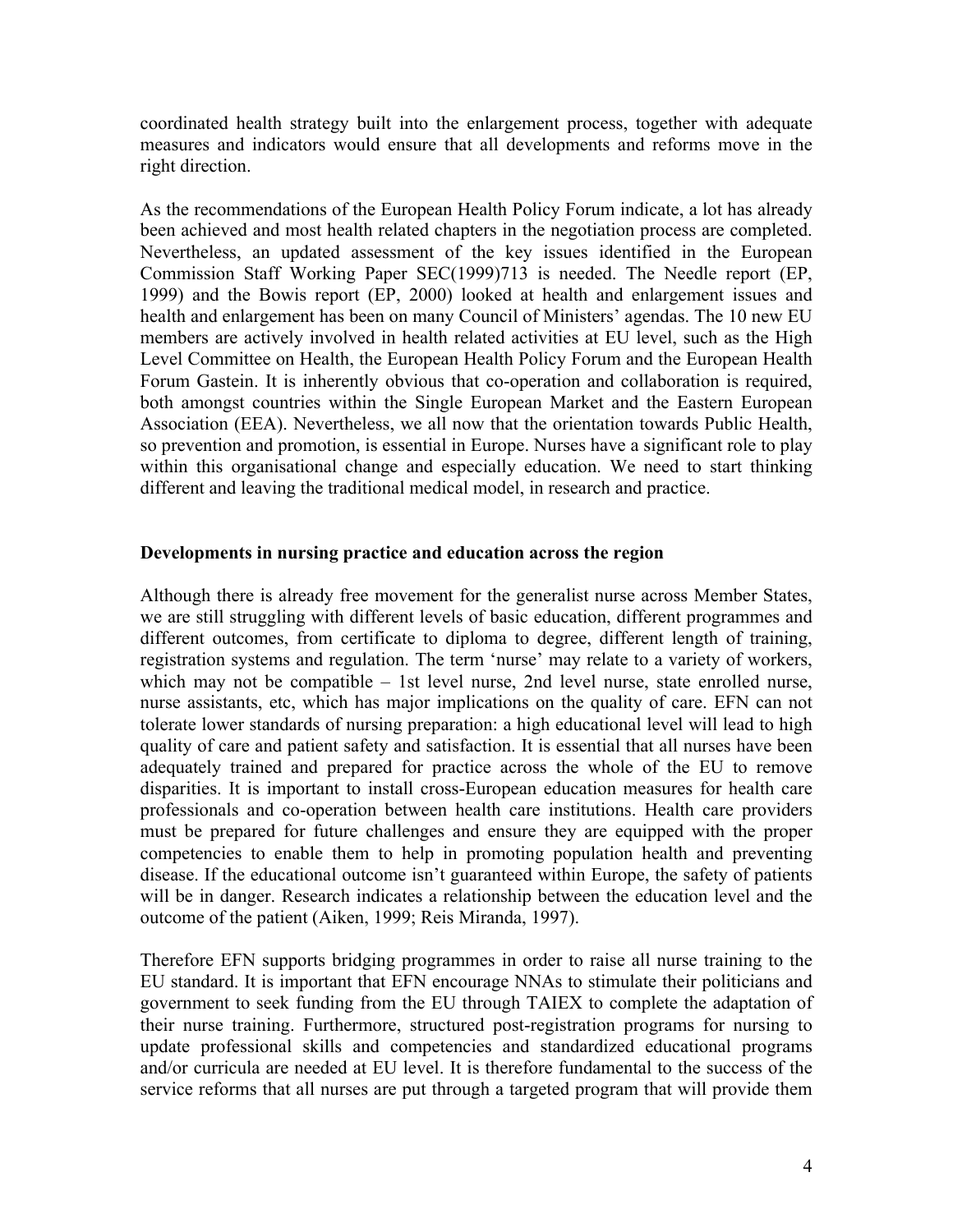with fresh skills and competencies matching the needs of new revitalised services. Nurses face the necessity of continuous training, updating the competencies and skills, upgrading the qualification. This creates a need for nurses teaching nursing, who are aware of the state of the art achievements in nursing. All members should comply with the basic requirements emphasized in the EU legislation on nursing studies: "Nurses should be trained by nurses".

# **The role of EFN in the area.**

In the autumn 2002, the EU announced that in May 2004, it will add 10 new Member States. This enlargement will affect the position of health professionals both in the existing Member States as the new ones. Already now nurses from different CEEC countries are allowed to work in EU-countries to fill existing gaps in tight labour markets. Although there are transitional arrangements planned for up to 7 years, some countries have already indicated that they will allow more migration from CEECcountries. The issue of cross-border movement of health professionals, the free movement of workers, mutual recognition of professional qualifications, citizens' rights, and co-ordination of social security schemes are of particular interest to EFN. Applicant countries will need to ensure that, concerning the free movement of workers, there are no provisions in their legislation that are contrary to Community rules and that all provisions, in particular those relating to criteria on citizenship, residence or linguistic ability are in full conformity with the *acquis*. Two years hard negotiations with the Polish Government have proven that change is possible, especially when safety and quality for the public is the key driver. EFN advocated for this specific situation and will keep on doing it, as nurses are doing on a daily basis.

So we conclude that:

EFN supports the overall architecture of live long learning which involves not only all parts of education and training systems, but also health care professionals themselves.

EFN supports the development of a qualitative health care model instead of a purely economical model. Nursing is central to shaping education, public health and workforce policy and practice in Europe. Nurses should be trained by nurses!

EFN recommend the setting up of a European workforce monitoring forum to collect information about nurses and nursing, which will support workforce and health service planning and will give a better understanding of the consequences of EU enlargement for the position of health professionals.

EFN adopted guidelines for the ethical recruitment of nurses from abroad which will aim to set standards for employers and agencies to follow. These initiatives will enable the EU to develop a European labour market with better workforce planning and monitoring. The EU could have a particular role to play in relation to data collection on health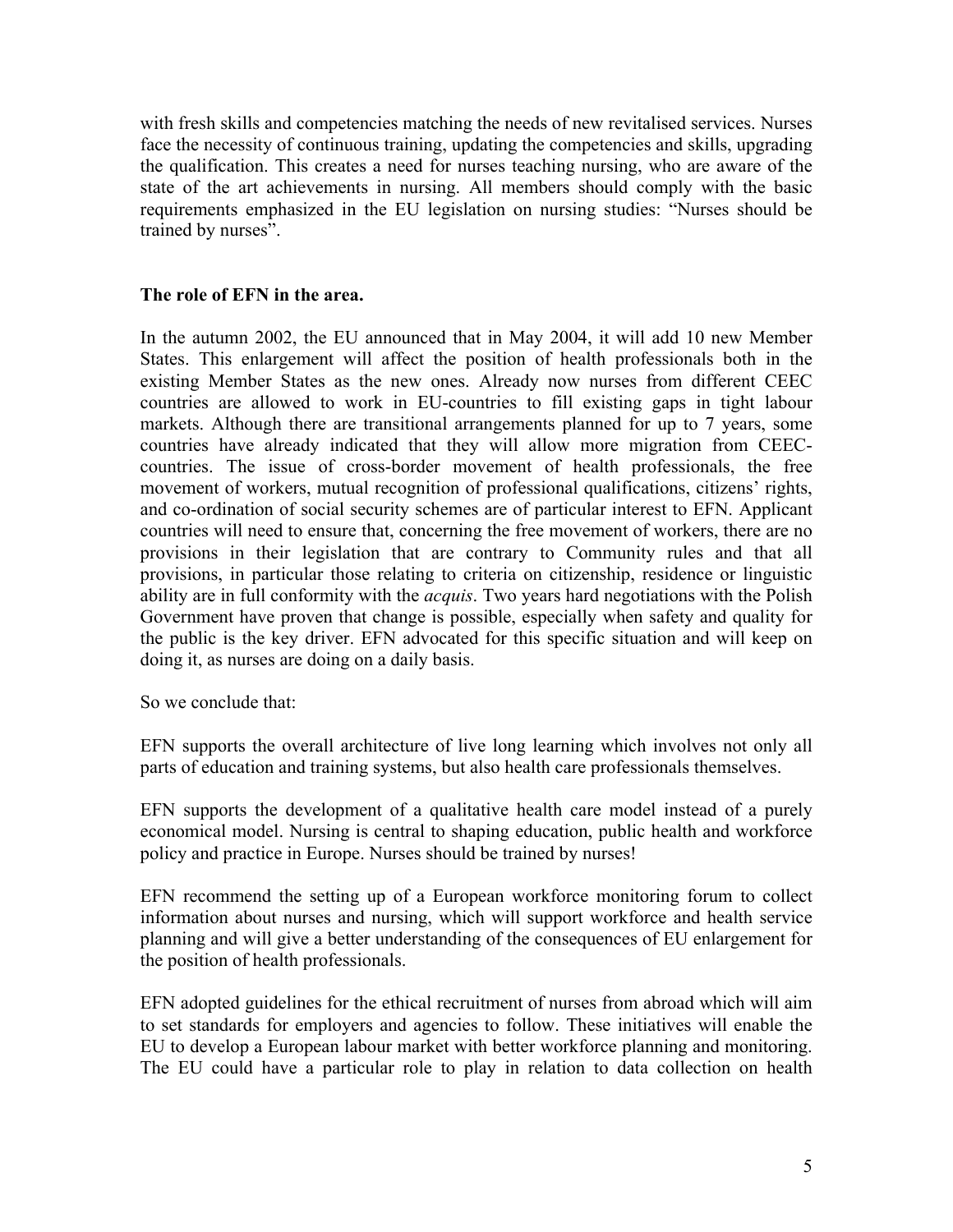workforce and EU's role in helping to promote ethical guidelines with Member States governments and with the accession countries.

EFN developed a programme of continuing professional development for nurses in Europe, in the field of public health. The development of this training programme has been supported through European Commission funding and the project has involved national nurses associations throughout the EU. EFN has ended phase two of this successful project (DG Sanco). The free movement of nurses and services within all Member States enables harmonisation and a shift from illness orientated health care to promotion of health care is essential within the 25 European Member States.

The EFN enlargement seminar, where all new EU members were present, concluded to empower nurses by equipping them with the necessary skills to be involved in every area of social and health policy making at national and international level, both individually and collectively, through the identification of issues, education in political skills and creating allies. In relation to the regulation related to quality of care, the ten new members concluded that it is important to facilitate the free movement of nurses in the interest of quality patient care. There is a need for improved regulation by including competencies in the nursing directive, to test language prior to free movement and establish a mechanism whereby national programs are evaluated and accepted at EU level, in relation to the Nursing Directive. Finally, the ten new members stressed the importance of the provision and availability of comparable data to standardise the quality of nursing care.

### References:

Aiken, L. & Havens, D. (1999) Shaping Systems to Achieve Desired Outcomes. *Journal of Nursing Administration*, 29, 14-20.

Aiken, L., et al. (1994) Lower Medicare Mortality Amongst a Set of Hospitals known for Good nursing Care. *Medical Care*, 32, 771-787.

Buchan, J. (2000) Health Sector Reform and Human Resources: Lessons from the United Kingdom. *Health Policy and Planning*, 15, 319-325.

Buchan, J. & O'May, F. (1999) Globalisation and Health care Labour Markets: a Case Study from the United Kingdom. *Human Resources for Health Development Journal*, 3, 199-209

De Raeve, P. (1994) Human Resources allocation based on the Nursing Minimum Data Set and the Performance Model. *The Belgium Hospital*, 2, 8-17.

De Raeve P. (1997) La Forza del Nursing attraverso I Dati Infermieristici Minimi, *Professioni Infermieristiche*, 4, 11-20.